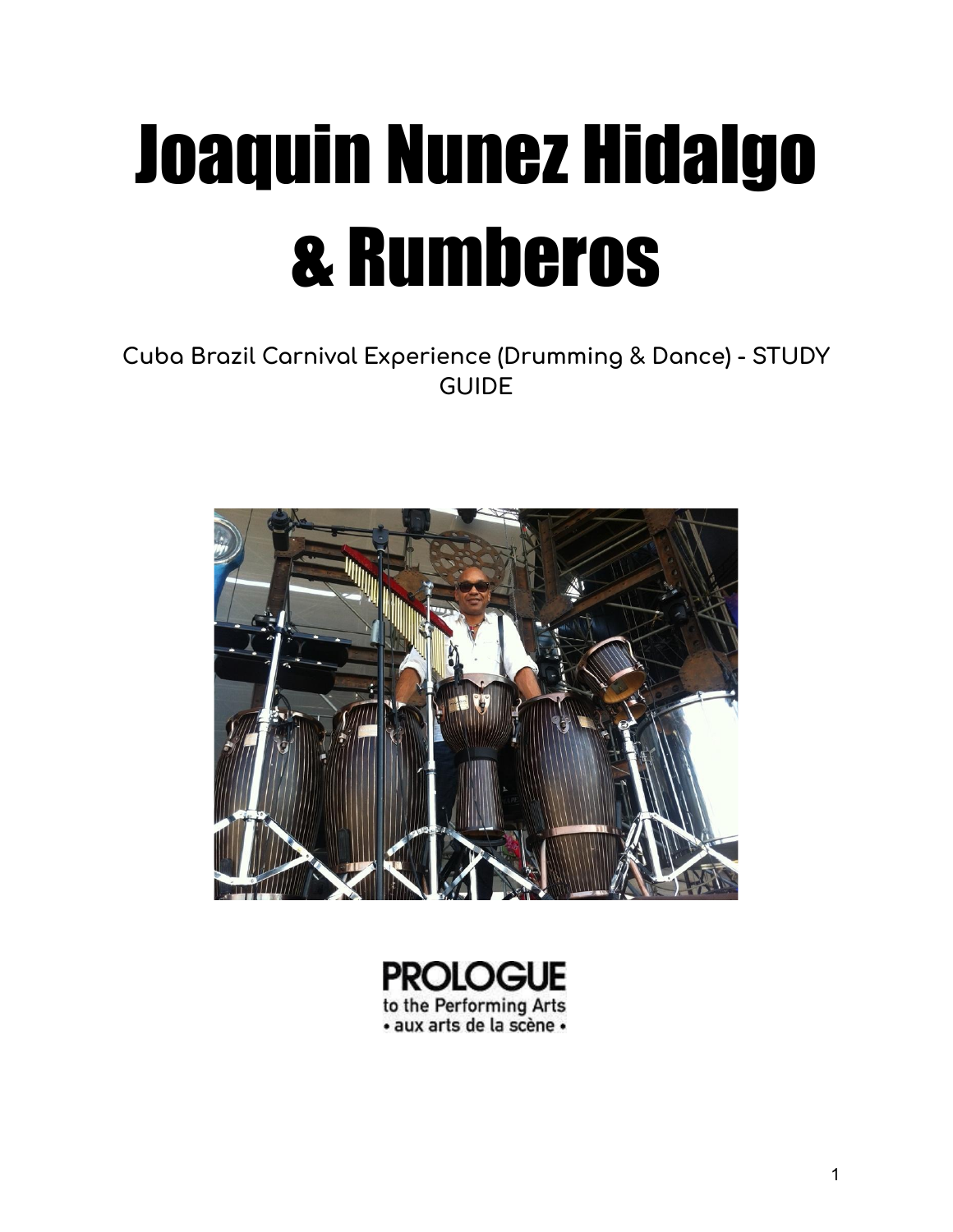### Cuba – Brazil Carnival Experience (Drumming & Dance)

Cuba and Brazil are two of the most influential countries in world music today. Their culture is rich in rhythms and songs are very well known all around the world

This program, which includes music, singing, and dance, brings to the participants an authentic experience of traditional cultural events that happen in Cuba and Brazil such as carnival, festivals, and community events.

*Cuba-Brazil Carnival Experience* includes Samba, Bossanova, Partido Alto, and Batucada from Brazil and Conga, Cha Cha Cha, Salsa, and Mambo from Cuba. These percussion ensembles are ideal for large groups and music ensembles like band, orchestra, orffs, and others.

The program is suitable for every level of participants between the ages of 4 years old to 80 years young. No previous knowledge of music or dance is required but a passion and love of music helps!

#### **Tables of Contents**

| <b>Cover Page</b>                                 |       |
|---------------------------------------------------|-------|
| <b>Show Synopsis/Table of Contents</b>            | 2     |
| <b>Artist Introduction and Artist Biographies</b> | $3-4$ |
| <b>Show Activities</b>                            | $5-6$ |
| <b>Post Show Activities</b>                       | $7-9$ |
| <b>Back Cover</b>                                 | 10    |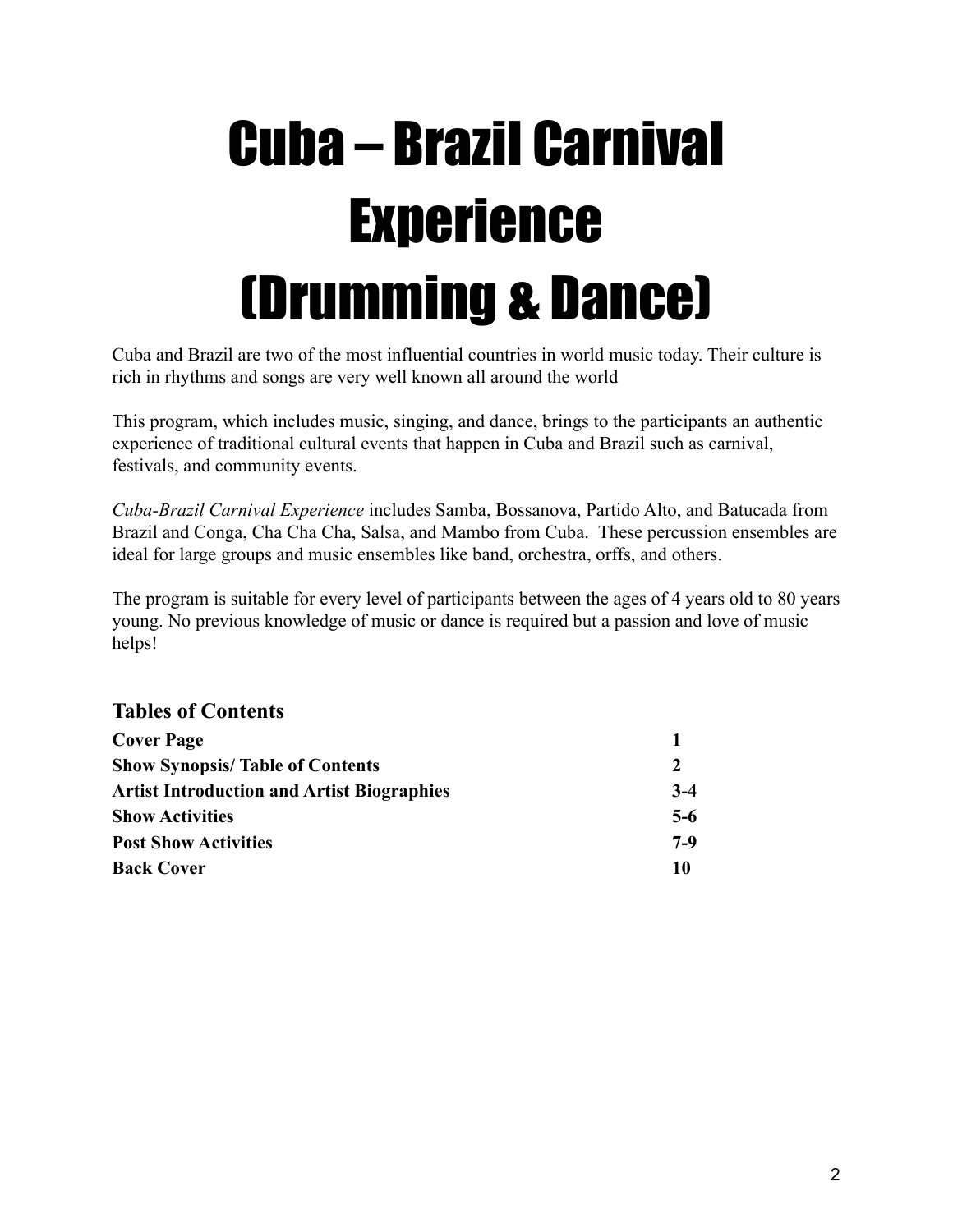# Joaquin Nunez & Rumberos

#### **Introduction**

Joaquin Nunez Hidalgo is a Cuban Canadian Musician who has enjoyed a very Successful career in Canada and Internationally as performer and Teacher. Born and raised in Cuba, he eventually settled in Toronto in 1999. Where he became immersed in the local music scene performing as a drummer and percussionist with top Canadian based artists. Mr. Nunez' presents an extraordinary collection of musicians providing an exciting experience in Art and Entertainment for children, young and adults who have a passion for music. He is an accomplished recording artist, performer, musician, and exceptional teacher and facilitator.

Rumberos Company, founded in 2008 by Mr. Nunez, has the purpose of increasing the knowledge and performing experience of our students and ARTS & DRUMS LOVERS in general. The company has gained a reputation and place inside the Drumming Community in Toronto. Rumberos offers an Annual Cuba Drumming and Dance Retreat as well every five years; the Cuban Symposium of Music and Dance (2015, 2020) focused on teacher's professional development. For more info, visit [www.rumberosdrums.com](http://www.rumberosdrums.com)

### **Artist Resume**

**Joaquin Nunez Hidalgo** is a Cuban Canadian Musician who has a very successful career in Canada and Internationally as performer and Teacher. Born and raised in Cuba finally settled in Toronto in 1999.

#### **EDUCATION**

- Master of Percussion National Art School-El Yarey (Cuba)
- Diploma in Percussion Vocational Art School (Holguin, Cuba)-Classic/Contemporary

#### **TEACHING EXPERIENCE**

+2000-2008 Private Drums and Percussion teacher at Soul Drums Academy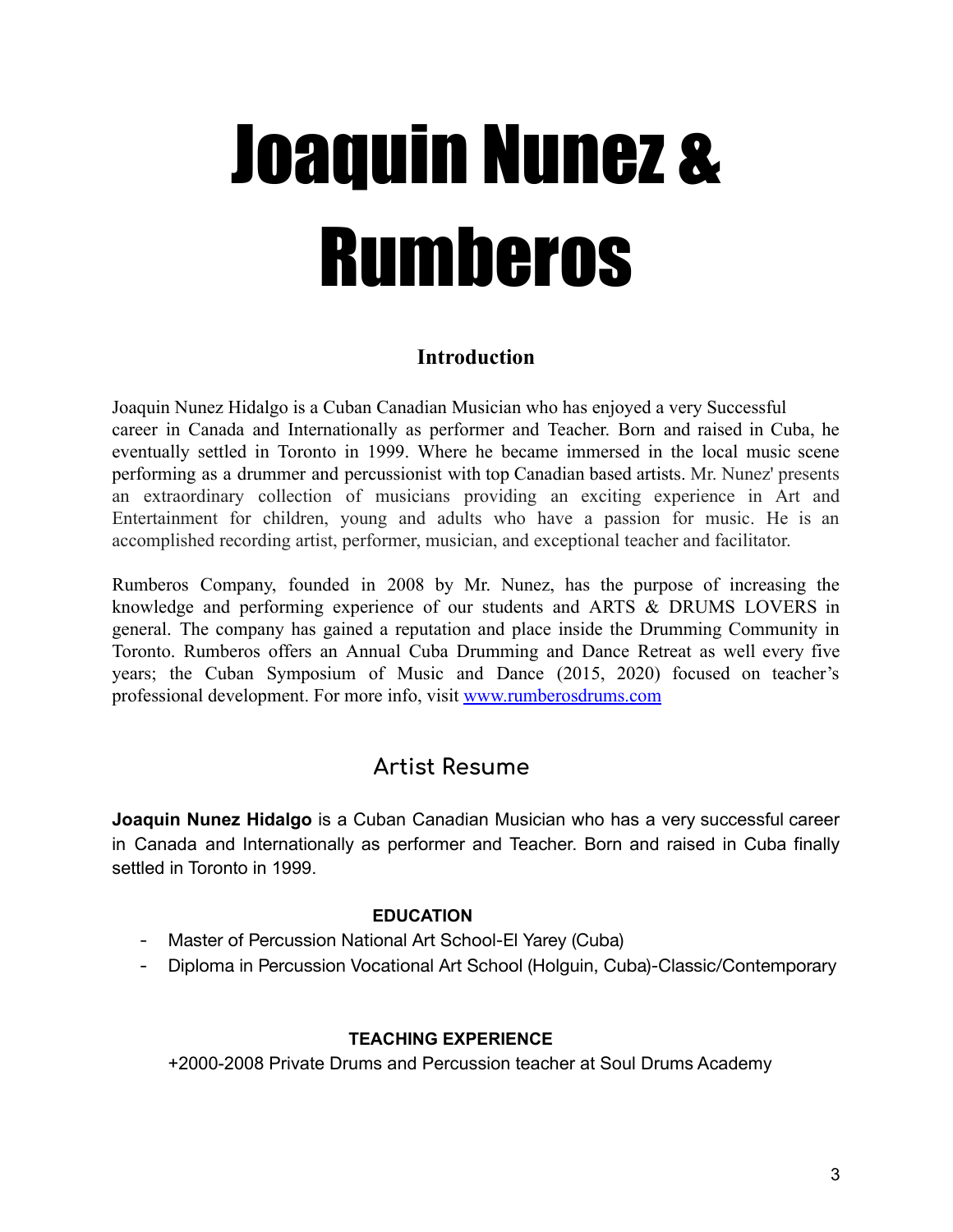+2007-2008 Drum and Percussion Substitute Teacher at Humber College +2020-2021 Latin Drum and Percussion Faculty Teacher at Humber College

+2011-2019 Founder and Head Instructor of the unique of his type in Canada, Rumba Squad Program at St Michael College School. http://youtu.be/ My0sQcdBe3k

+2012-currently Founder and Head of the Percussion Department at International Program Sistema Toronto (sistema-toronto.ca) <http://youtu.be/il9eRd7ZXyc>

+ 2014-currently Instructor/facilitator of the Community Program of Toronto District School Board "Cuban-Brazilian Drumming Program" Video: http://youtu.be/ dp7AJ\_ImsJU

+ 2014-2020 Drumming Jazz Facilitator of the Jazz Performance and Education Centre's Outreach Program [\(https://jazzcentre.ca/jazzEducationOutreach.html\)](https://jazzcentre.ca/jazzEducationOutreach.html)

+ 2020-currently Artist/Facilitator member of Prologue to the Performing Arts' **Catalogue** 

+ 2008-currently Founder of Rumberos Drums Academy, that specialize on private and group classes on Latin Percussion (hand drums and drums set) for all ages. In addition, provides Classic Percussion classes and piano classes for beginners.

**Rumberos Drums Company** offers once a year a Cultural Drumming Retreat, inside and outside Canada, with the purpose of increasing the knowledge and performing experience of our students and DRUMS LOVERS. We have gained a reputation and place inside the Drumming community in Toronto. Also offers every five years the Cuban Symposium of Music and Dance (2015, 2020); focused on teachers' professional development.

#### **PERFORMING EXPERIENCE**

- Joaquin has shared the stage with some of the most important Canadian Artists such as David Foster, Paul Anka, Sarah Mclachlan, Canadian Tenors, Jane Bunnet, Njacko Backo, Hilario Duran
- He has recorded numerous TV Shows like PBS Special and CBC Christmas Concert.
- He has also been part of the Canadian Musical Theatre Scene as cast and musician on Mirvish Production "Dirty Dancing" and "Beauty and the Beast" as well as Band member for many years with the Christian Performing Centre on Plays like: "Toronto Passion Play, "Joseph" "It's a Wonderful Christmas".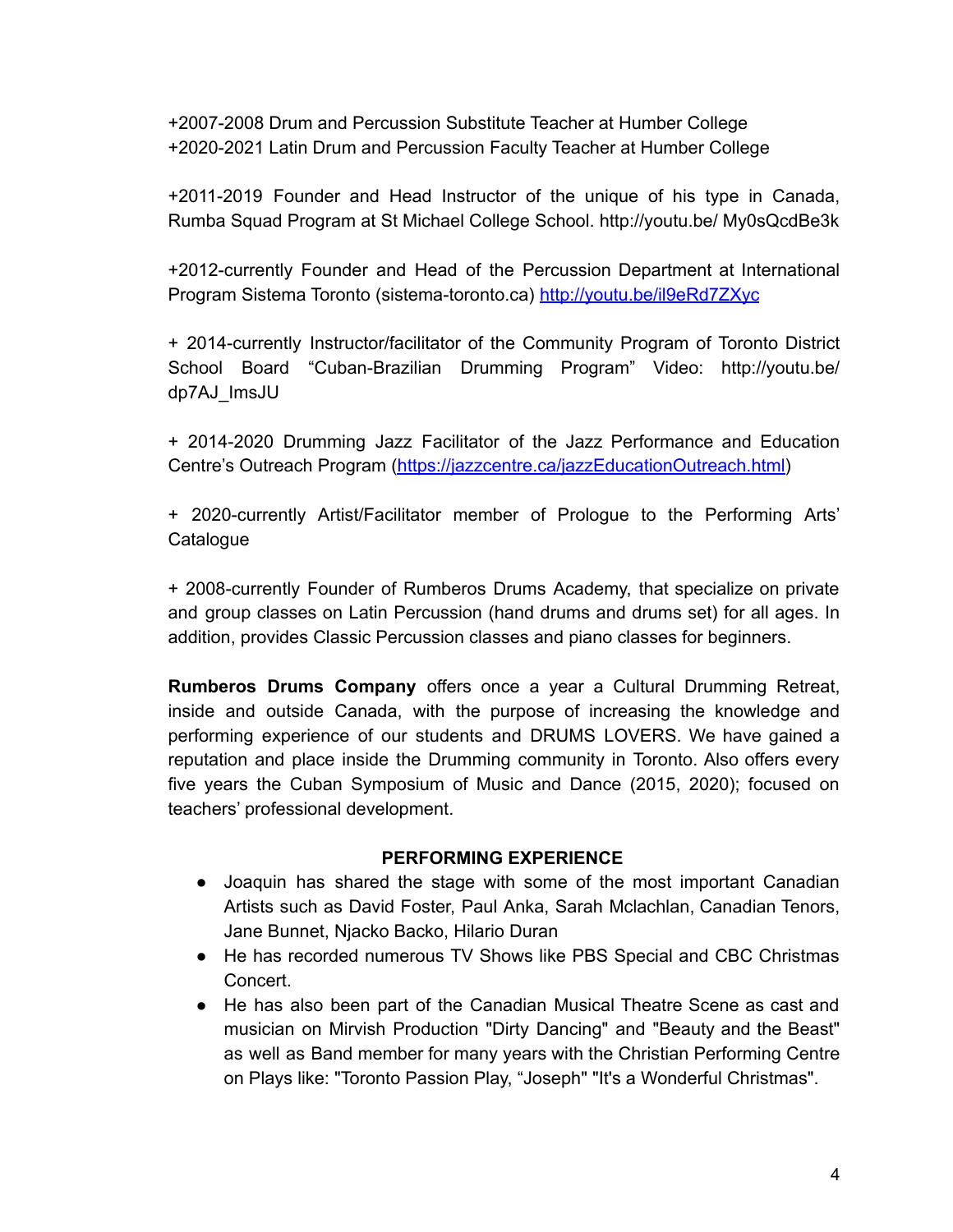- Joaquin has been a percussionist on Juno and Grammy nominated CD compilations, Juno nominated-Hilario Duran Trio "Motion" (2010), Grammy nominated and Juno Award Winner 2007-Hilario Big Band CD " From the Heart" (2007) and Juno Award Winner 2014-David Buchbinder and Odessa Havana CD " Walk to the Sea".
- 2021 Juno Award Nominated: Album Jazz of the Year as Co-producer of CD" Conpambiche"
- Internationally, Joaquin was the former percussion player in the 2013-2014 Italian Cuban project "Zuchero and La Session Cubana", touring all around Europe and America performing in some of the most renowned world stages like: Arena di Verona, Royal Albert Hall "London" and Madison Square Garden " New York"; performing with artist the caliber of Sting and Sam Moore.

Joaquin Nunez has been a Tycoon Percussion's Artist since 2009.

![](_page_4_Picture_4.jpeg)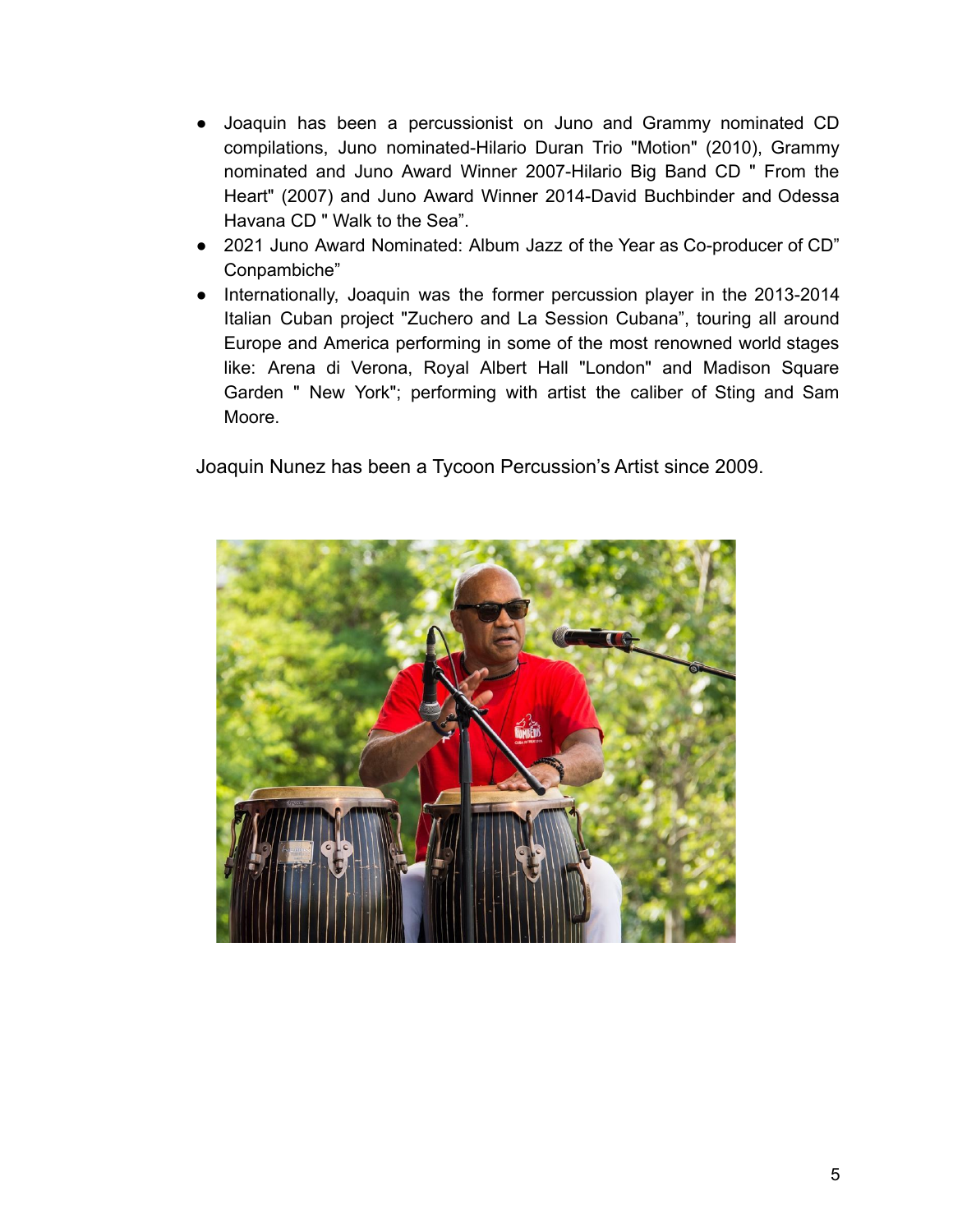![](_page_5_Picture_0.jpeg)

## Pre-Show Activities

Teachers, students, and spectators in general should expect to see a very fun and energetic performance full of color and polyrhythm with unique harmonic designs. This and more will emerge from each session allowing them to be exposed, in an interactive way, to World Music and Latin rhythms, very appropriate for future live performance and presentation.

#### **OUTLINE:**

At the beginning of each session the instructor(s) gives a brief description of the cultural history of Cuba or Brazil, some cultural events that take place in these countries, as well as the relationship between music, dance, costume, and others forms of arts showcased during the session/performance. Then a practical demonstration of how the music is executed in its origin using traditional instruments takes place. Videos or movies might be used as well, depending on the setting.

These two steps will show the participants to what they will experience and participate in through the rest of the session.

The instructor will set up different sections of instruments, each one of them playing different patterns. Every section may have from 1-10 members or more. These structures will help develop listening, concentration and focus skills as well as build teamwork attitude.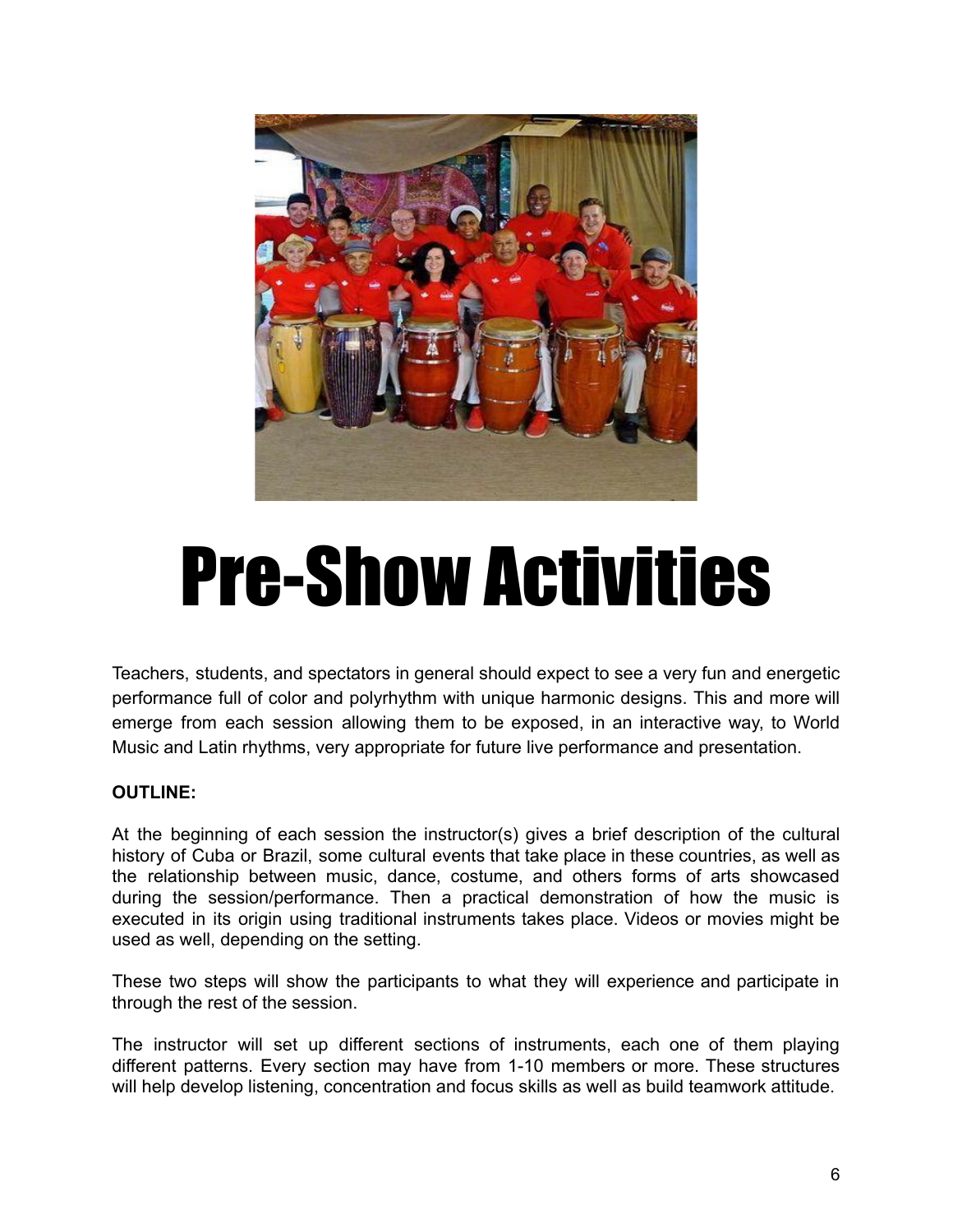In addition, vocal chants, or harmony parts will be introduced. These can be transported to strings instruments and/or Orff's.

Traditional dance steps and authentic choreography from each of the beats are taught to the participants, to complement. Dance Workshops ONLY, are available as well.

Please note: virtual presentations will include more demonstrations by the instructor and participants will be encouraged to participate however they can.

#### **Some musical references:**

- Bucket Conga Line [https://youtu.be/tMLkIVg\\_Kgs](https://youtu.be/tMLkIVg_Kgs)
- Rumba El Cumbanchero <https://youtu.be/ySU4wK5SYLg>
- All In One Samba <https://youtu.be/MZ-NF2o8-5I>

### Post-Show Activities

Open questions to prompt students to talk about their overall experience:

- What are your thoughts about this genre of music?
- How does it make you feel?
- How would you share the music with others in your family or community?

Other activities:

- Performance Review
- Exhibition of created instruments
- Other activities include drawing or painting, fashion design, song's production for more advanced panel